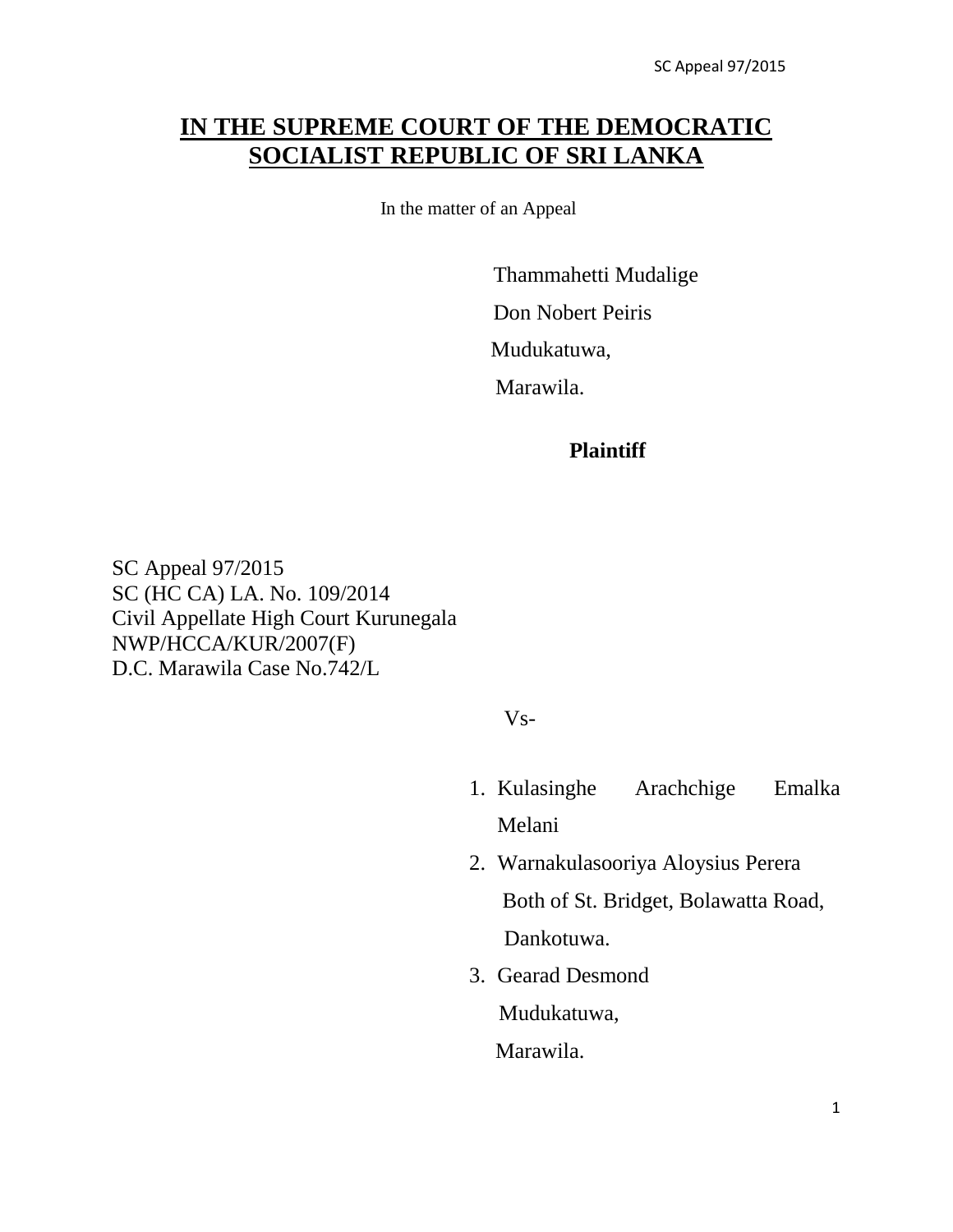## **Defendants**

## AND BETWEEN

Thammahetti Mudalige

Don Nobert Peiris

Mudukatuwa,

Marawila.

## **Plaintiff-Appellant**

### Vs

- 1. Kulasinghe Arachchige Emalka Melani
- 2. Warnakulasooriya Aloysius Perera Both of St. Bridget, Bolawatta Road, Dankotuwa
- 3. Gearad Desmond Mudukatuwa,

Marawila.

## **Defendant-Respondents**

### AND NOW BETWEEN

1.Kulasinghe Arachchige Emalka Melani

(Deceased)

- 1A. Dissanayakage Aloysius Perera
- 2. Dissanayakage Aloysius Perera Both of St. Bridget, Bolawatta Road,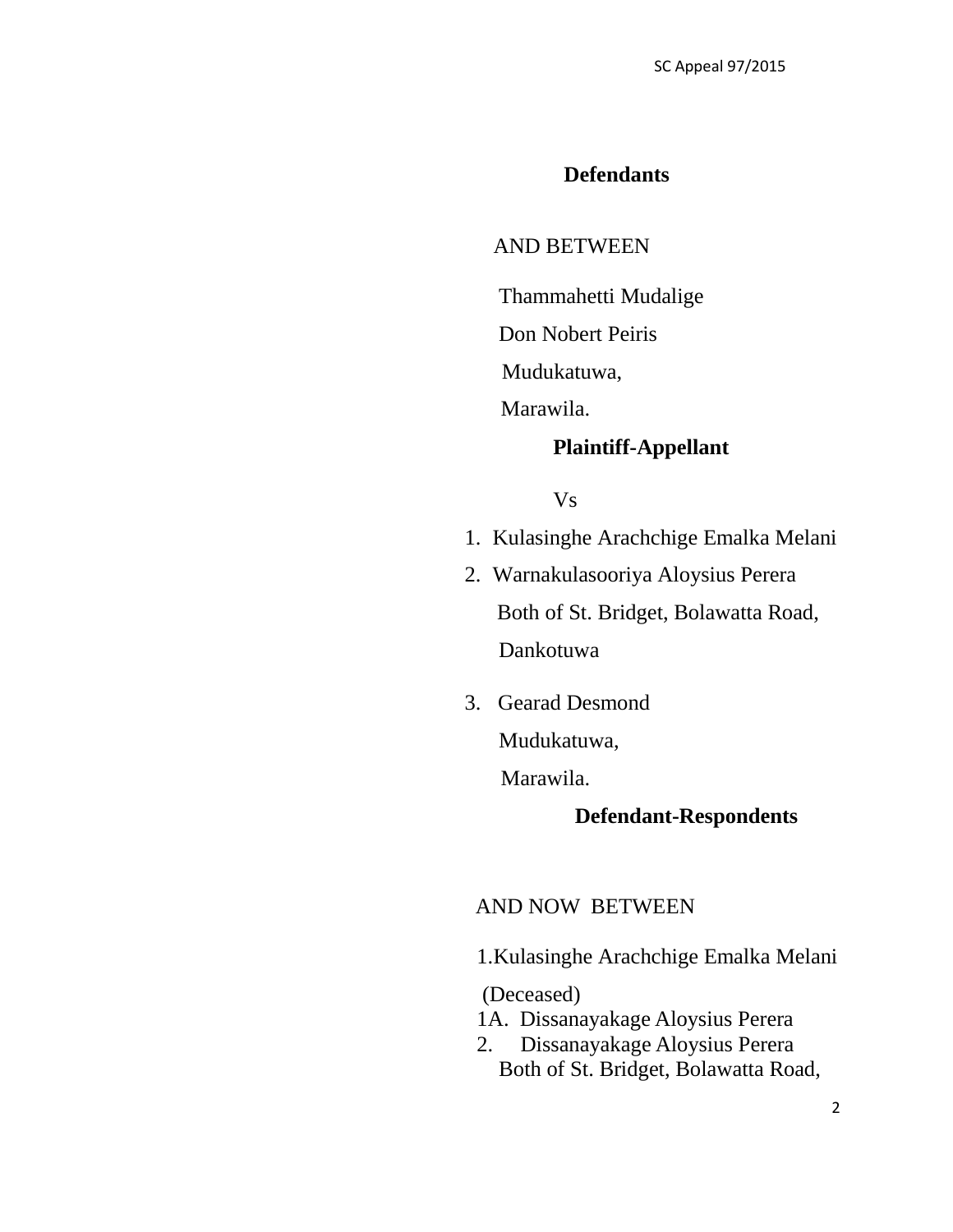Dankotuwa

# **1A & 2nd Defendant-Respondent-**

### **Appellants**

Vs Thammahetti Mudalige Don Nobert Peiris (Deceased) Mudukatuwa, Marawila.

## **Plaintiff-Appellant-Respondent**

Herath Mudiyanselage Somawathi

Mudukatuwa, Marawila

## **(Substituted) Plaintiff-Appellant-**

### **Respondent**

Gearad Desmond

Mudukatuwa,

Marawila.

# **3 rd Defendant-Respondent-**

# **Respondent**

Before: Sisira. J. de Abrew J P. Padman Surasena J & S.Thurairaja PC J

Counsel: Kuvera de Zoysa President's Counsel for the 1A  $\&$  2<sup>nd</sup> Defendant-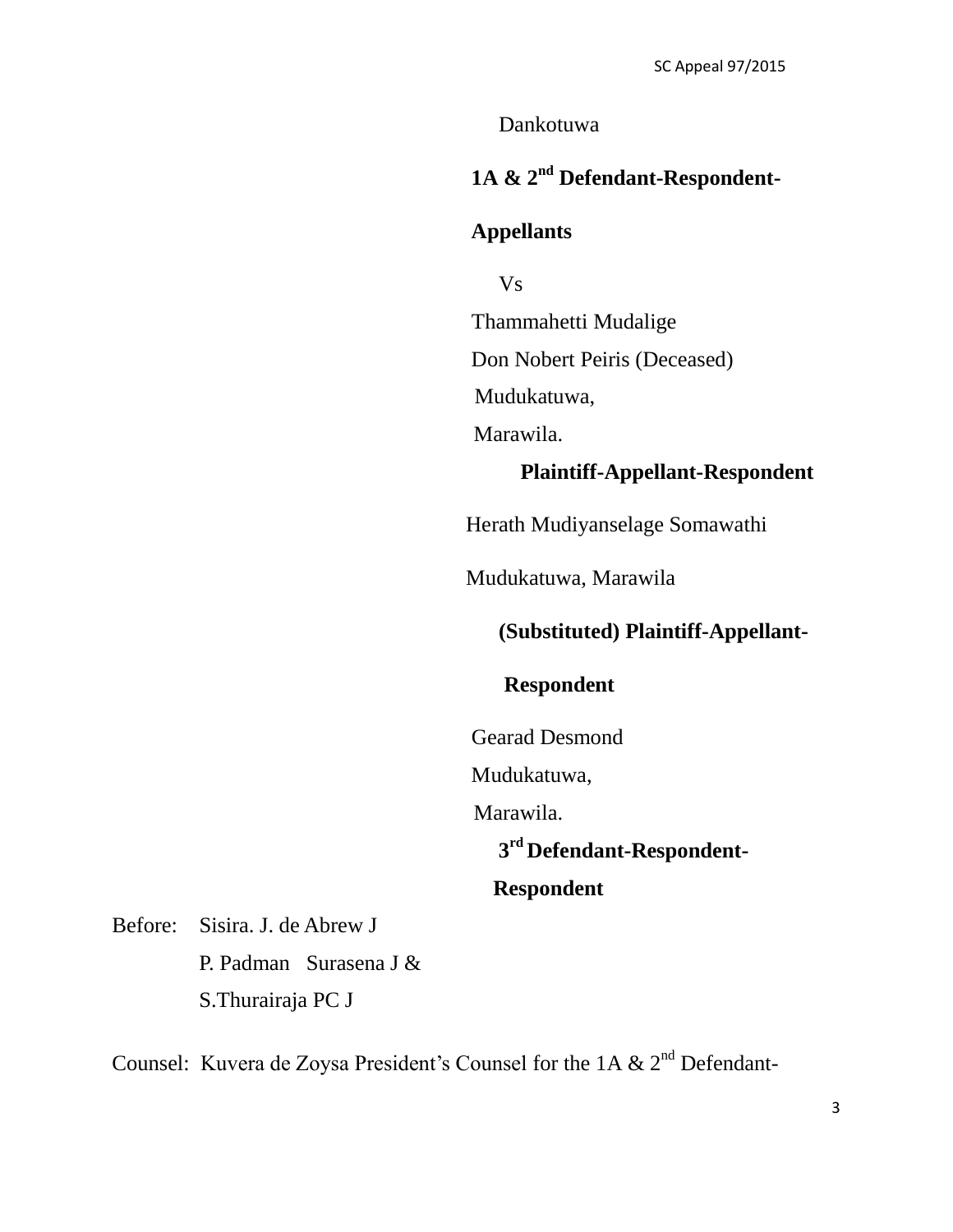Respondent- Appellants

Romesh de Silva President's Counsel for the Plaintiff-

Appellant- Respondent

Argued on : 14.10.2020

Decided on: 12.2.2021

Sisira. J. de Abrew, J

This is an appeal against the judgment of the Civil Appellate High Court dated 8.1.2014 wherein the learned Judges of the Civil Appellate High Court set aside the judgment of the learned District Judge dated 1.3.2007 who held the case in favour of the  $1<sup>st</sup>$  and the  $2<sup>nd</sup>$  Defendant-Respondent-Appellants.

The Plaintiff-Appellant-Respondent (hereinafter referred to as the Plaintiff-Respondent) filed this action against the  $1<sup>st</sup>$ ,  $2<sup>nd</sup>$  and  $3<sup>rd</sup>$  Defendants seeking a declaration of title to the property in dispute on the basis of prescription. The Learned District Judge by his judgment dated 1.3.2007 dismissed the action of the Plaintiff-Respondent and decided that the  $1<sup>st</sup>$  Defendant is the owner of the property in dispute. Being aggrieved by the said judgment of the learned District Judge, the Plaintiff- Respondent appealed to the Civil Appellate High Court. The learned Judges of the Civil Appellate High Court by their judgment dated 8.1.2014 set aside the judgment of the learned District Judge. Being aggrieved by the said judgment of the Civil Appellate High Court, the  $1<sup>st</sup>$  and the  $2<sup>nd</sup>$  Defendant-Respondent-Appellants (hereinafter referred to as the Defendant- Appellants) have appealed to this court. This court by its order dated 1.6.2015 granted leave to appeal on question of law set out in paragraphs  $10(1)$ ,  $10(2)$ ,  $10(3)$ ,  $10(4)$ , and  $10(5)$ of the Petition of Appeal dated 17.2.2014 which are set out below verbatim. In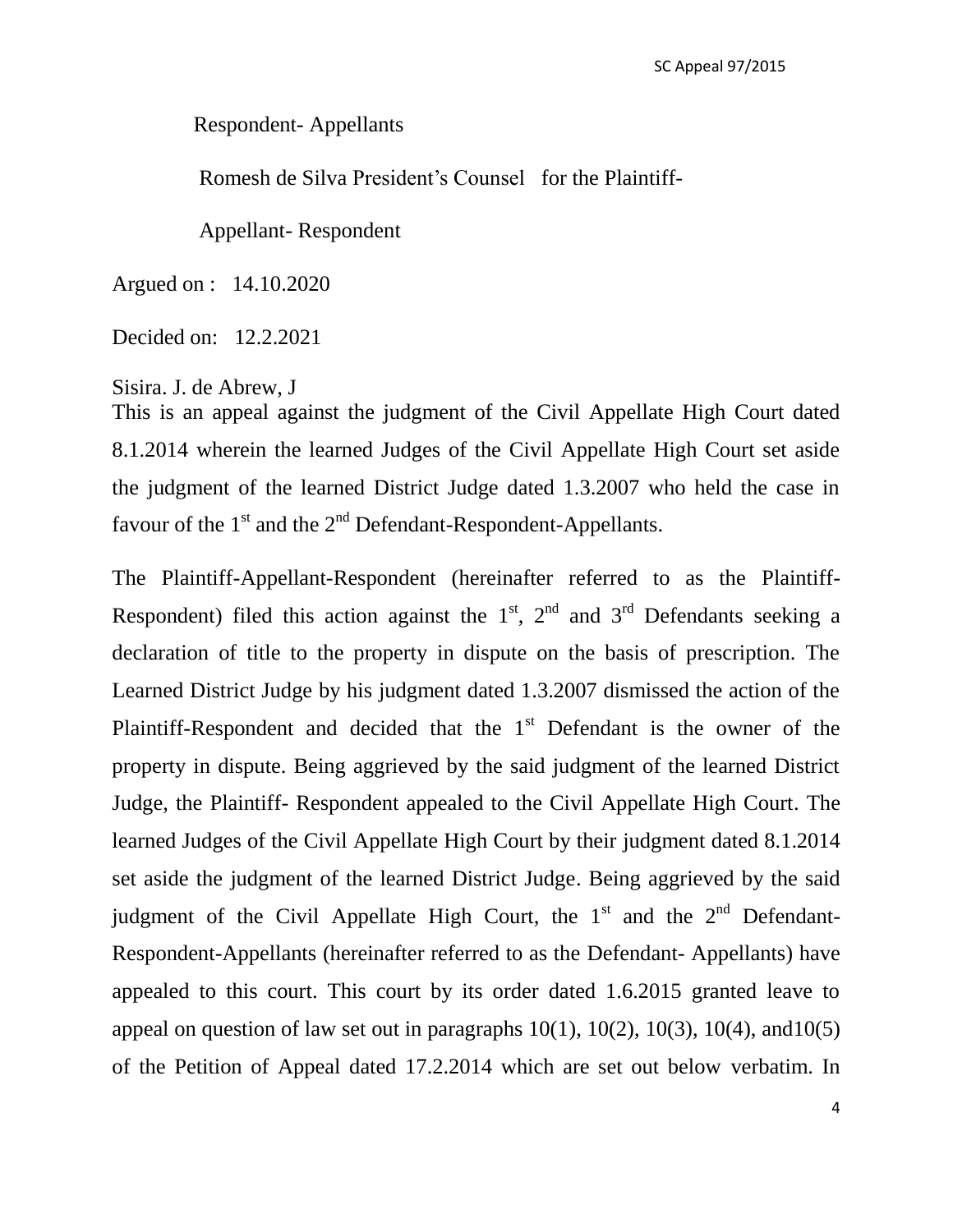addition to the said questions of law, learned counsel for the  $1<sup>st</sup>$  and  $2<sup>nd</sup>$  Defendant-Appellants has raised a question of law which will be stated below as question of law No.6.

- 1. Have their Lordships in the Civil Appellate High Court of Kurunegala erred in Law by coming to the conclusion that the Respondent had prescribed to the land in question.
- 2. Have their Lordships in the Civil Appellate High Court of Kurunegala erred in Law by coming to the conclusion that the Appellant-Respondent clearly had more than 10 years of possession of the Corpus before he was evicted from the land on 20.08.1993.
- 3. Have their Lordships in the Civil Appellate High Court of Kurunegala erred in Law by failing to consider that the Respondent had adverse possession of the land against the Petitioners in determining that the Appellant-Respondent had prescribed to the land.
- 4. Have their Lordships in the Civil Appellate High Court of Kurunegala erred in Law by holding that the Respondent diligently defended his right to the land up to the time he was dispossessed on 20.08.1993 based on his evidence given before Court on 22.11.1982 (Respondent gave evidence before Court on 22.11.1982 showing that he was diligently defending his rights up to the time he was dispossessed on 20.08.1993)
- 5. Have their Lordships in the Civil Appellate High Court of Kurunegala erred in Law by holding that the Appellant-Respondent was entitled to damages as prayed for in the Prayer to the Plaint when there was no evidence to substantiate such damage.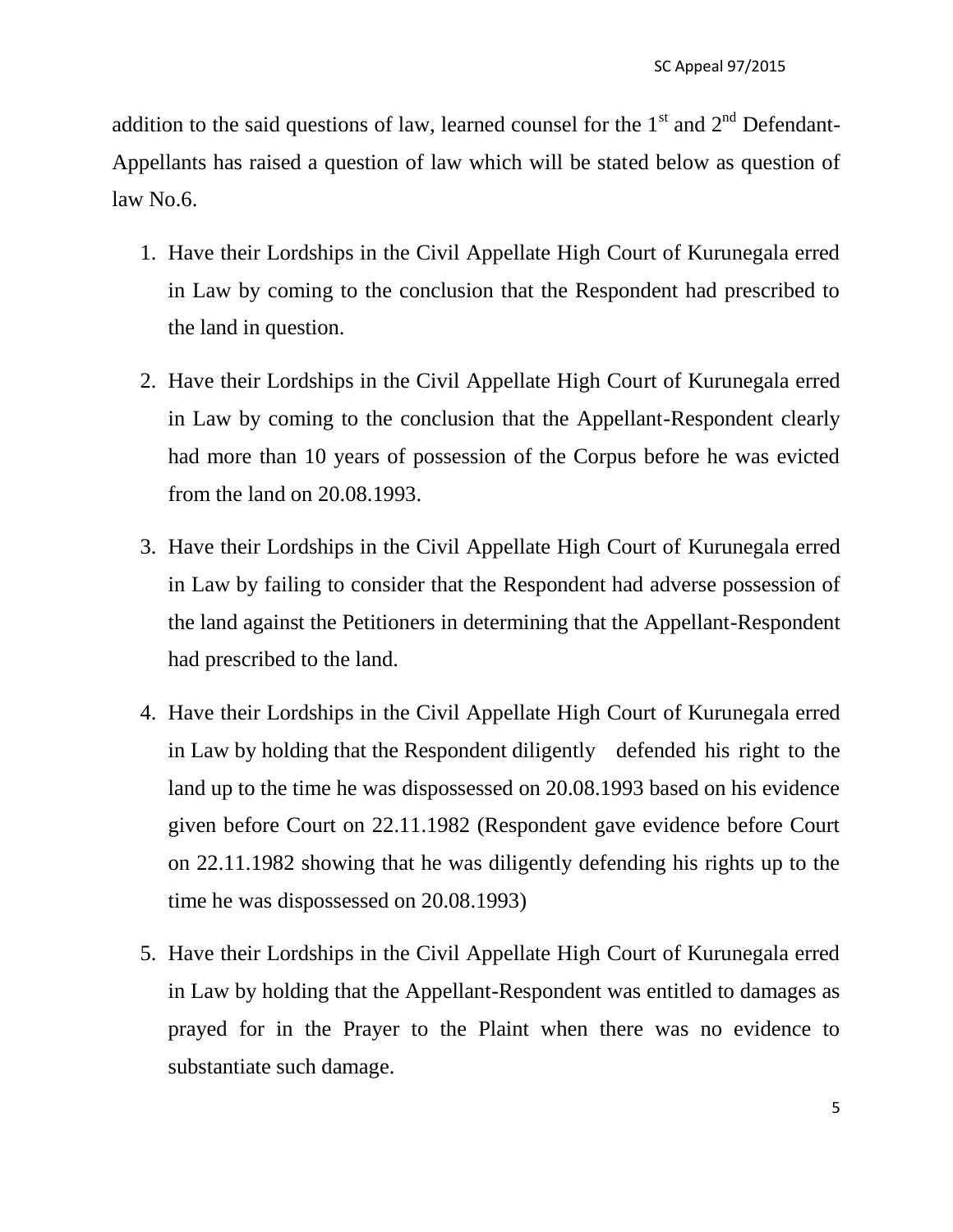6. Could the Plaintiff alleging prescriptive title to the corpus maintain this reivindicatio action against the  $1<sup>st</sup>$  and the  $2<sup>nd</sup>$  Defendant- Appellants?

Learned President's Counsel for the Plaintiff-Respondent contended that land described by the Plaintiff-Respondent and the land described by Defendant-Appellants are two different lands and that therefore the judgment of the Civil Appellate High Court was correct. I now advert to this contention. If these are two different lands why did the Plaintiff-Respondent file this action to eject the  $1<sup>st</sup>$  and the 2nd Defendant-Appellants? The above contention of learned President's Counsel fails on this question. I therefore reject the above contention.

The Plaintiff-Respondent claims title to this land on the basis of prescription. Therefore, he should prove prescriptive title in terms of Section 3 of the Prescription Ordinance which reads as follows.

*Proof of the undisturbed and uninterrupted possession by a defendant in any action, or by those under whom he claims, of lands or immovable property, by a title adverse to or independent of that of the claimant or plaintiff in such action (that is to say, a possession unaccompanied by payment of rent or produce, or performance of service or duty, or by any other act by the possessor, from which an acknowledgment of a right existing in another person would fairly and naturally be inferred) for ten years previous to the bringing of such action, shall entitle the defendant to a decree in his favour with costs. And in like manner, when any plaintiff shall bring his action, or any third party shall intervene in any action for the purpose of being quieted in his possession of lands or other immovable property, or to*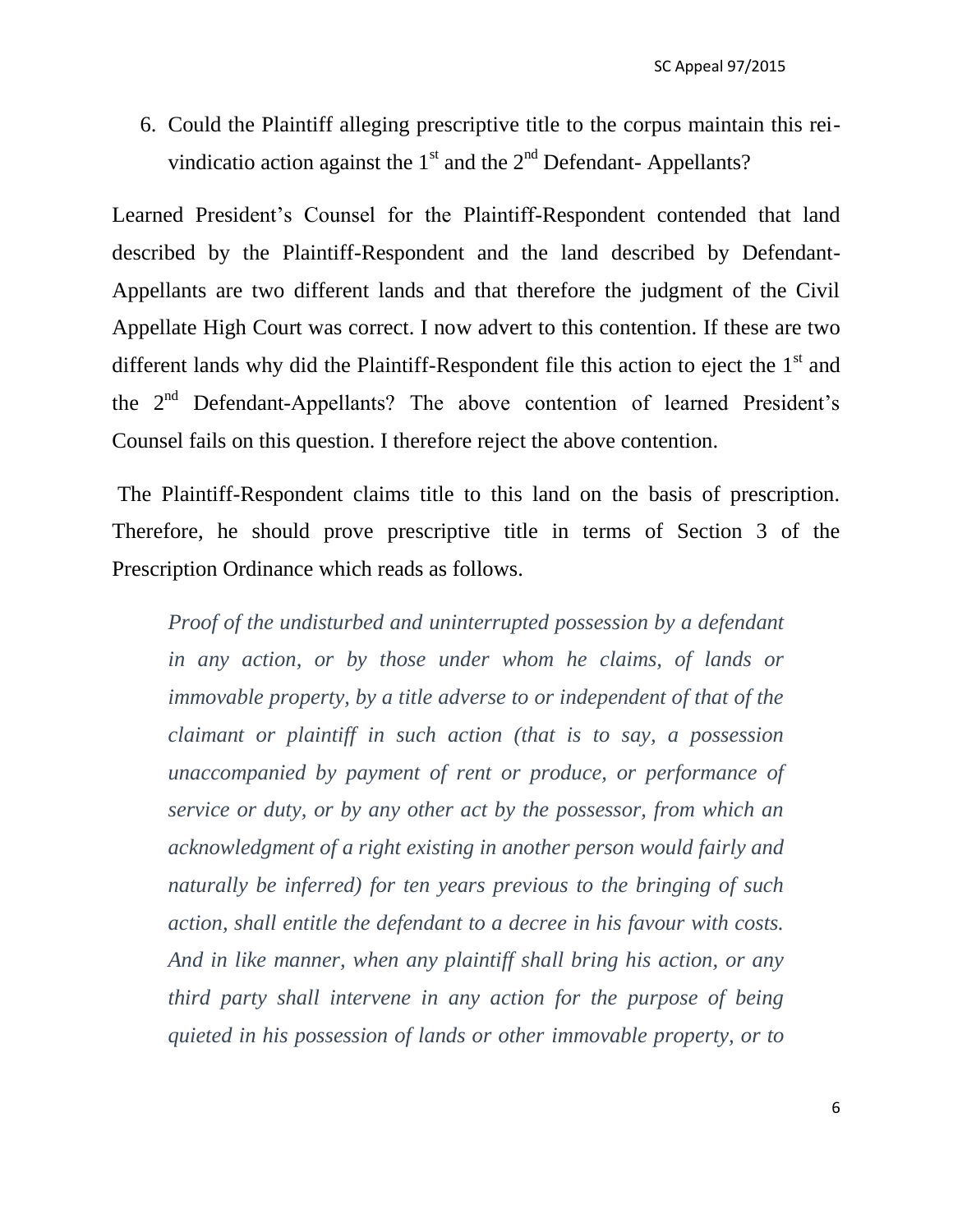*prevent encroachment or usurpation thereof, or to establish his claim in any other manner to such land or other property, proof of such undisturbed and uninterrupted possession as herein before explained, by such plaintiff or intervenient, or by those under whom he claims, shall entitle such plaintiff or intervenient to a decree in his favour with costs:*

*Provided that the said period of ten years shall only begin to run against parties claiming estates in remainder or reversion from the time when the parties so claiming acquired a right of possession to the property in dispute.*

To claim prescriptive title in terms of Section 3 of the Prescription Ordinance, one of the conditions that the claimant should prove is that his possession to the land in dispute is adverse possession. The Plaintiff-Respondent in his evidence says that his father cultivated the land in dispute from 1935 to 1973 and from 1973 to 20.8.1993 he possessed the land in dispute. Was his alleged possession to the land in dispute an adverse possession? The Plaintiff-Respondent in his evidence says that he gave the land in dispute to a church in the area for the purpose of conducting wedding ceremonies, musical shows and carnivals. But there is no clear evidence to establish that it was the land in dispute which was given to the church for the above purposes. There is also no clear evidence to establish that it was the Plaintiff-Respondent who gave the land to the church.

Dissanayake Aloysius Perera who is the  $2<sup>nd</sup>$  Defendant in this case says in his evidence that his wife is the  $2<sup>nd</sup>$  owner of the land in dispute and prior to her ownership her father was the owner of the land in dispute and that from 1975 they were in possession of the land in dispute.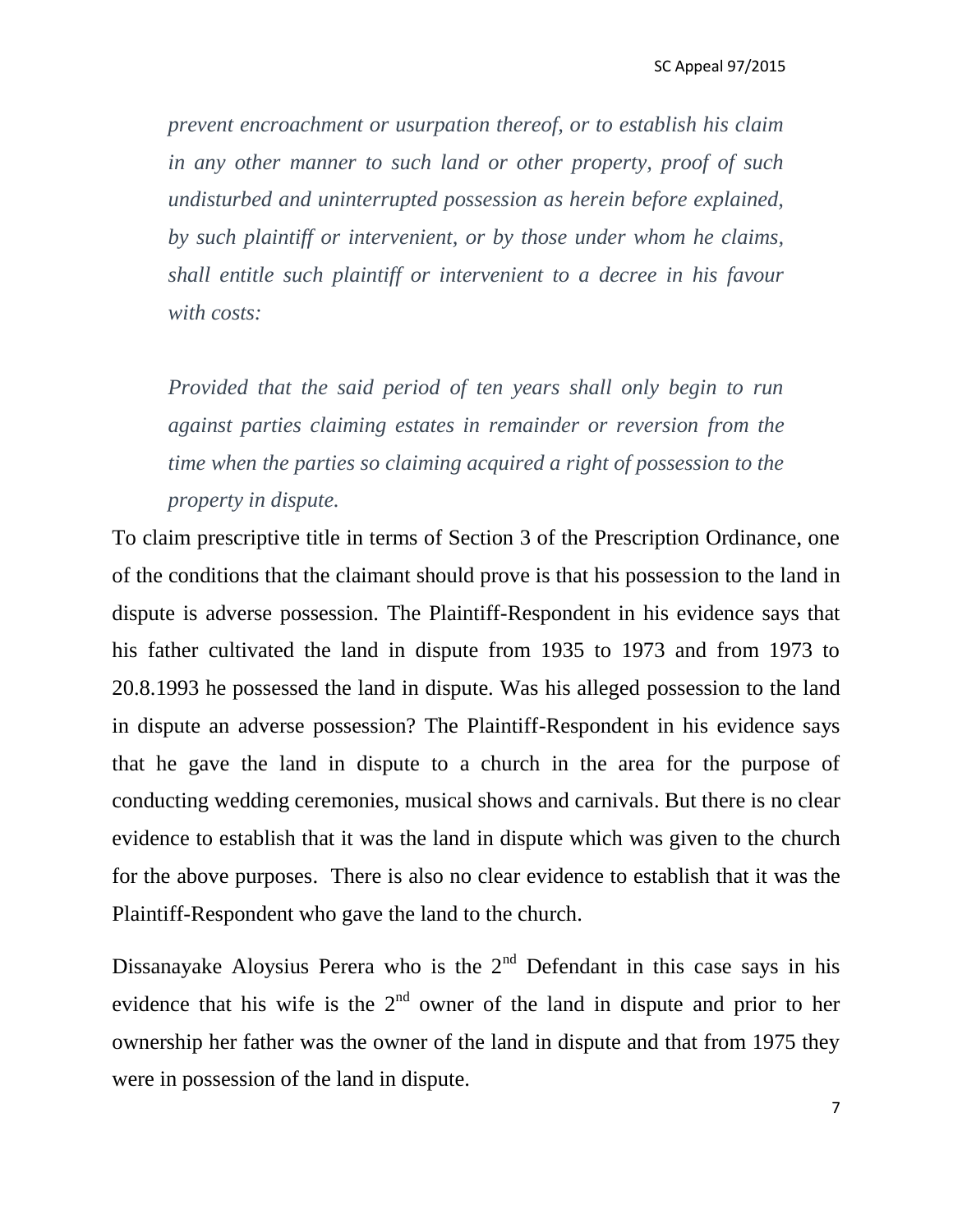Warnakulasuriya Camilus Fernando who was called by the Defendants in his evidence says that he plucked coconuts in the land owned by the  $1<sup>st</sup>$  and the  $2<sup>nd</sup>$ Defendants which is the land in dispute for a period of 20 to 25 years and that Nobert Peiris who was the original Plaintiff in this case never objected to the plucking of coconuts in the land in dispute.

Reginold Julian Dondinu who was called by the Defendants says in his evidence that he was the Grama Niladhari in the area in which the land in dispute is situated; that he never received any complaint regarding the land in dispute; and that the Plaintiff-Respondent was not in possession of the land in dispute.

If the Plaintiff-Respondent did not object to the plucking of coconuts in the land in dispute, how does he claim that he had adverse possession of the land in dispute? The above evidence clearly shows that the Plaintiff-Respondent did not have adverse possession to the land in dispute.

When I consider the totality of the evidence led at the trial, I hold that the Plaintiff-Respondent has failed to prove that his alleged possession to the land in dispute was adverse possession. The learned District Judge has come to the conclusion that the alleged possession of the Plaintiff-Respondent was not an adverse possession.

Can it be contended that mere possession for a period of over ten years amounts to the possession discussed in Section 3 of the Prescription Ordinance? I now advert to this question.

In Tillekeratne Vs Bastian 21 NLR 12 it was held *"(a) that it is open to the court from lapse of time in conjunction with the circumstances of the case to presume that a possession originally that of a co-owner has since become adverse*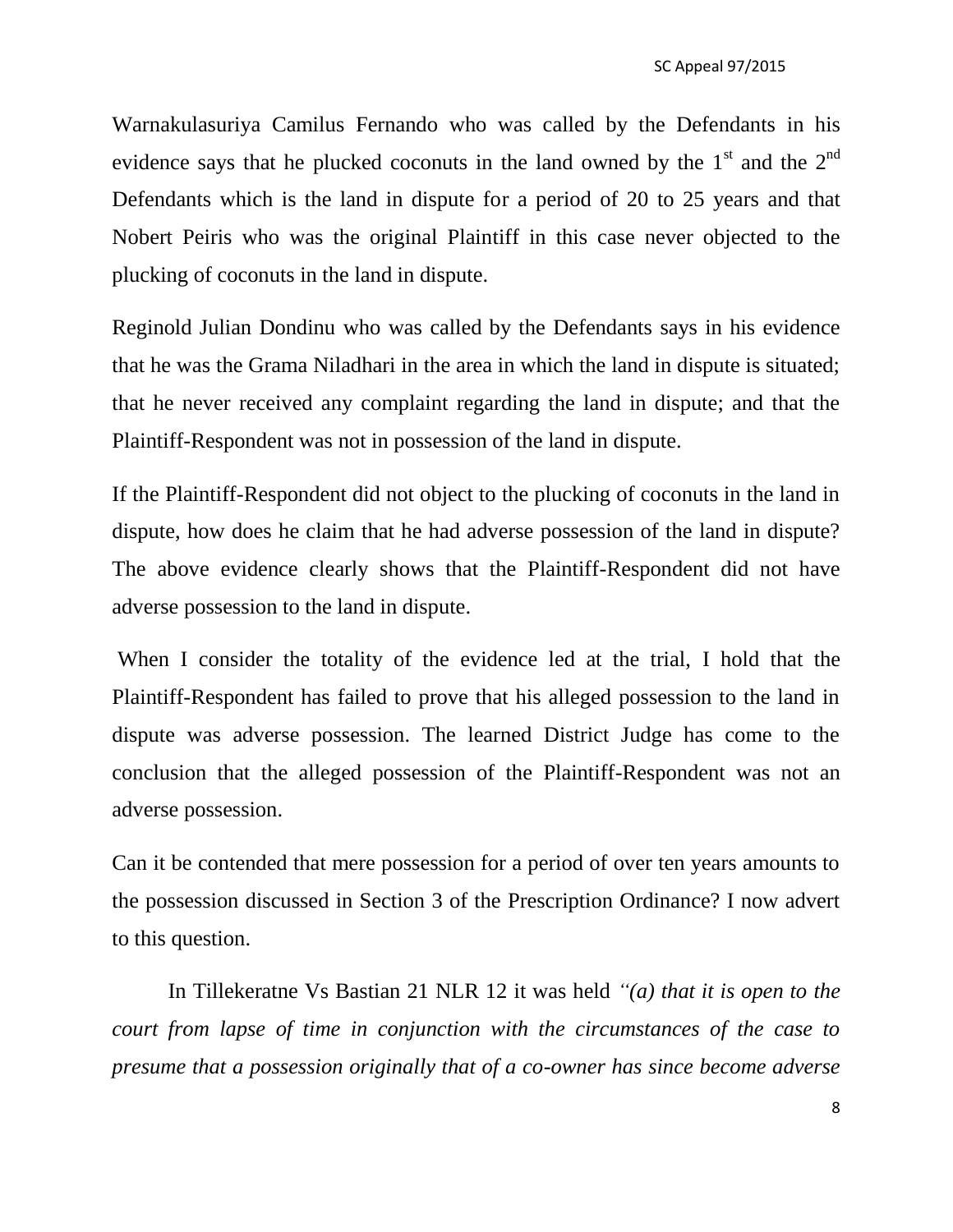*and (b) that it is a question of fact whenever long continued exclusive possession by one co-owner is proved to have existed, whether it is not just and reasonable in all the circumstances of the case that the parties should be treated as though it had been proved that separate and exclusive possession had become adverse at some date more than ten years before action brought."*

The above judgment in the case of Tillekeratne Vs Bastian 21 NLR 12 was disapproved by the Privy Council in the case of I.L.M.Cadija Umma and Another Vs S.Don Manis Appu and other 40 NLR 392. Privy Council held that

"*the words in section 3 of the Prescription Ordinance, viz., by a "title adverse to or independent of the claimant or plaintiff" cannot be construed as introducing the requirement known to the Roman law as Justus titulus or justa causa,. The purpose of the parenthetical clause in the section, viz., "possession unaccompanied by payment of rent or produce or performance of service or duty or by any other act by the possessor from which an acknowledgment of a right existing in another person would fairly and naturally be inferred" is to explain the character of the possession which, if held without disturbance or interruption for ten years, will result in prescription.*

*The dictum of Bertram C. J. in Tillekeratne v. Bastian (21 N. L. R. 12) that the parenthesis has no bearing on the meaning of the words "adverse possession", disapproved."*

Further Privy Council at page 395 of the above judgment has made the following observation. *"Bertram C. J. (in Tillekeratne v. Bastian) relying on Lord Macnaghten's language in Corea's case, held that "the parenthesis has no bearing on the meaning of the words ' adverse title': it may henceforth be left out of* 

9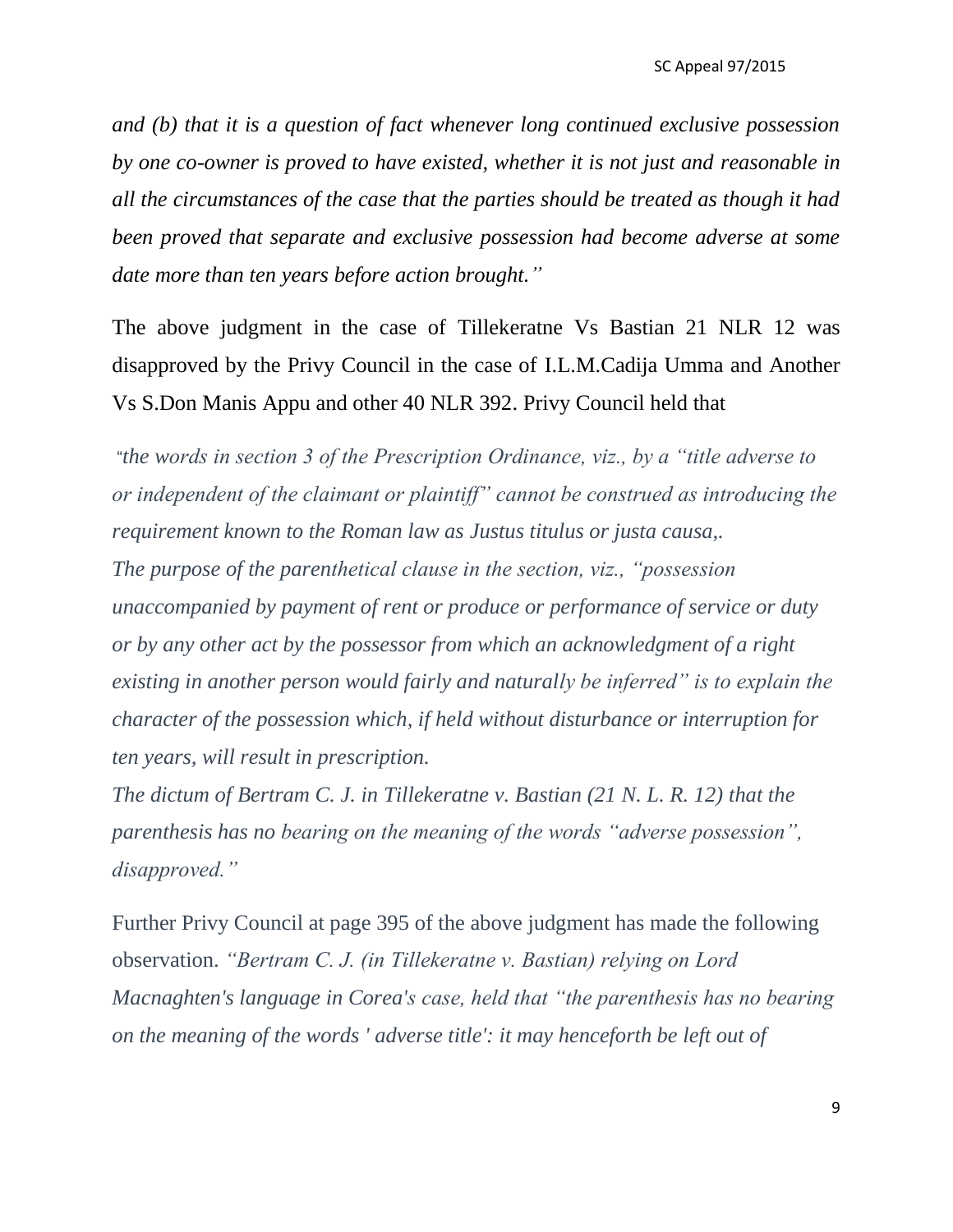*account in the discussion of the question". Their Lordships cannot accept this dictum of the learned Chief Justice."*

In Mithrapala and Another Vs Tikonis Singho [2005] 1 SLR 206 at page 211Court of Appeal referring to an unreported judgment in Court of Appeal No.418/2002(6) observed as follows. *"But mere possession is not prescriptive title. A person in possession who claims title by virtue of prescription must prove that he had possessed the property in the manner and for the period set out in section 3 of the Prescription Ordinance".*

In Sirajudeen and Two Others Vs Abbas [1994] 2 SLR 365 at page 370 this court held as follows. *"But what needs to be stressed is that the fact of occupation alone would not suffice to satisfy the provisions of section 3 of the Prescription Ordinance. One of the essential elements of the plea of prescriptive title as provided for in section 3 of the Prescription Ordinance is proof of possession "by a title adverse to or independent of that of the claimant or plaintiff.""*

In the case of Hamidu Lebbe Vs Ganitha 27 NLR 33 forty to fifty-year period of possession of the defendant who was a co-owner was not accepted as adverse possession against the plaintiff who had purchased ½ share from the brother the defendant. Ennis ACJ (De Sampayo J agreeing) at page 35 held as follows. *"The defendant and his brother, Suddana, were clearly co-parceners in the land, and as such the possession per se of one could not be held as adverse to the other."*

In Seeman Vs David [2000] 3 SLR 23 at page 26 Weerasuriya J as follows. *"The learned District Judge had come to the finding that the Defendant-Respondents had acquired prescriptive rights to the entire property on the basis that along with their predecessors in title they had possessed the property for a period of 70 years.*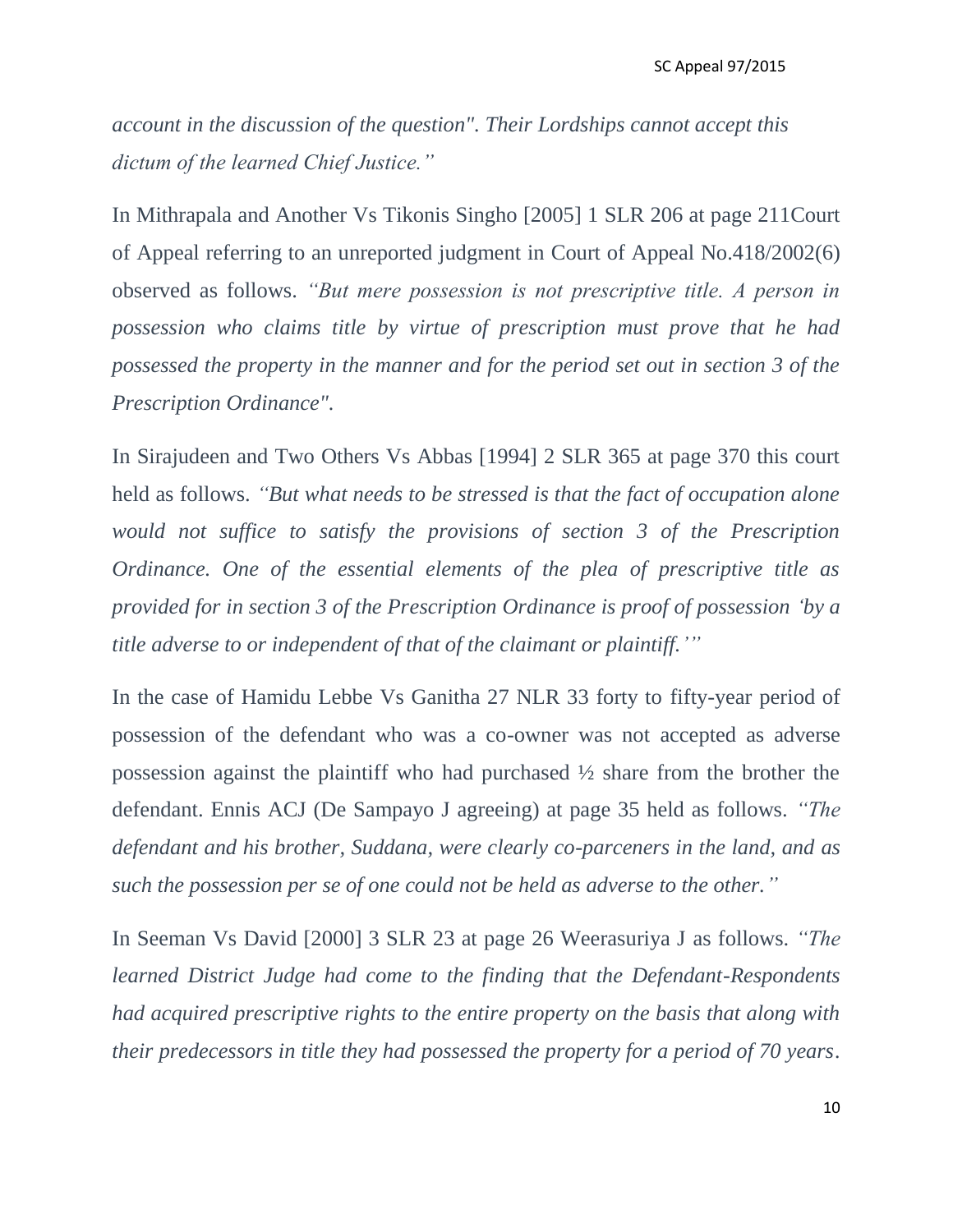*This appears to be an erroneous view. To claim prescriptive rights the Defendant-Respondents ought to prove adverse and uninterrupted possession for a period of ten years."*

Considering the above legal literature, I hold that mere possession for a period of over ten years does not amount to possession discussed in Section 3 of the Prescription Ordinance; that a person claiming such possession is not entitled to succeed in a claim of prescription in terms of Section 3 of the Prescription Ordinance; and that in order to succeed in a claim of prescription, the claimant should prove that his possession is adverse, uninterrupted and undisturbed possession for a period of ten years.

The learned District Judge in his judgment dated 1.3.2007 decided that the Plaintiff-Respondent had failed to prove that his alleged possession to the land in dispute was adverse possession and that therefore the Plaintiff-Respondent had failed to prove his case. I have earlier held that the Plaintiff-Respondent has failed to prove that his alleged possession to the land in dispute was adverse possession. The learned District Judge was correct when he came to the above conclusion. The learned Judges of the Civil Appellate High Court without giving due consideration to the above matters, have set aside the judgment of the learned District Judge. The learned Judges of the Civil Appellate High Court were wrong when they set aside the judgment of the learned District Judge.

The learned District Judge after considering the Deed Nos. 1906 dated 15.12.1951, 4536 dated 18.8.1962 and 8922 dated 19.3.1988 came to the conclusion that the 1<sup>st</sup> Defendant-Appellant is the owner of the land in dispute on the basis of the above deeds. This decision is, in my view, correct. In view of the conclusion reached